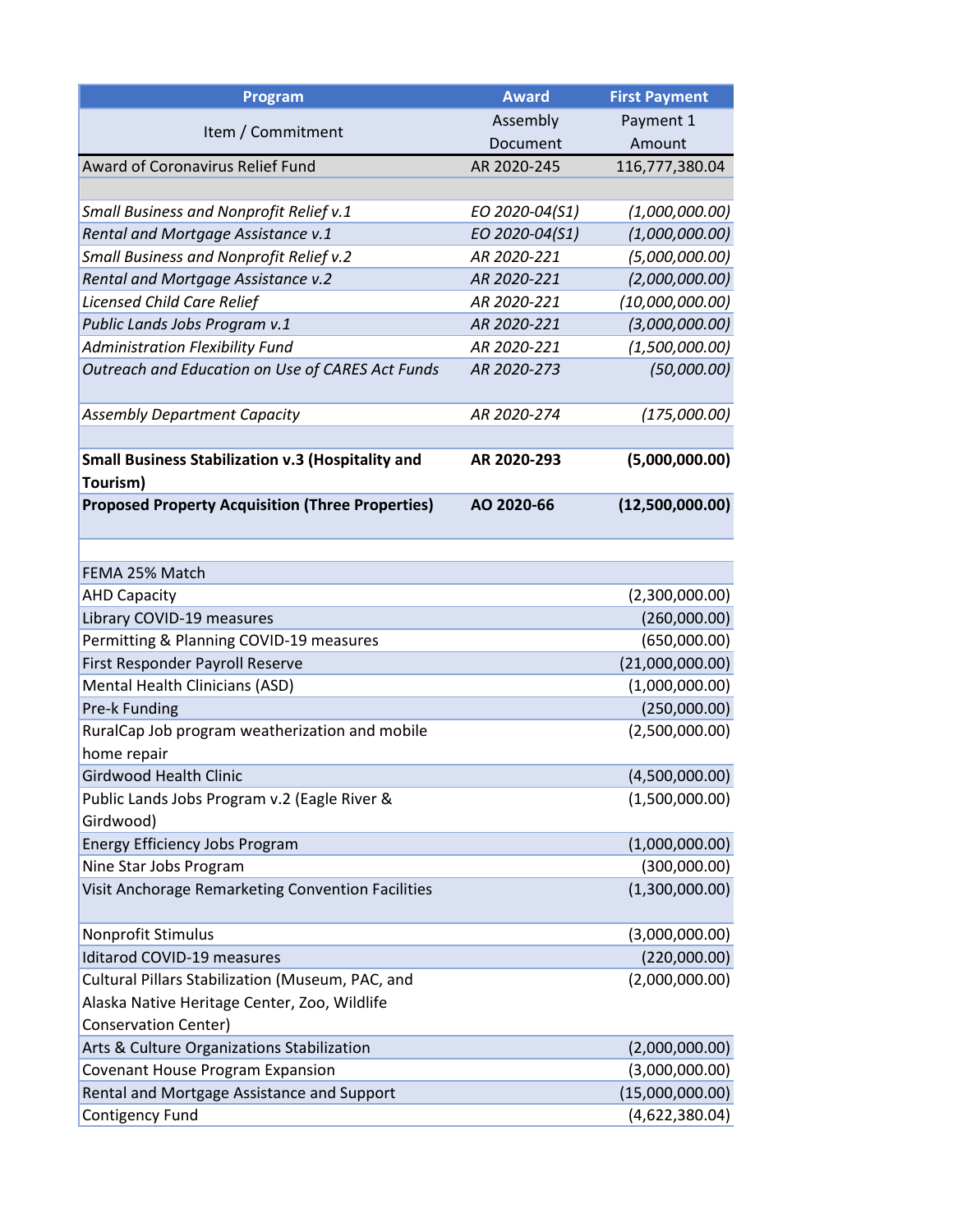| <b>Exempt Child Care Assistance Grant</b>              | (500,000.00)       |
|--------------------------------------------------------|--------------------|
| <b>AWAIC Domestic Violence Prevention</b>              | (600,000.00)       |
| Child Care Assistance Program for Parents/Guardians    | (5,000,000.00)     |
| Voucher Pilot Program                                  | (1,000,000.00)     |
| <b>Mental Health First Responders</b>                  | (2,000,000.00)     |
| Non-critical Transportation Services at Sullivan Arena | (50,000.00)        |
| Subtotal                                               | (116,777,380.04)   |
| <b>Total Spend</b>                                     | (116, 777, 380.04) |
| <b>Award Balance</b>                                   |                    |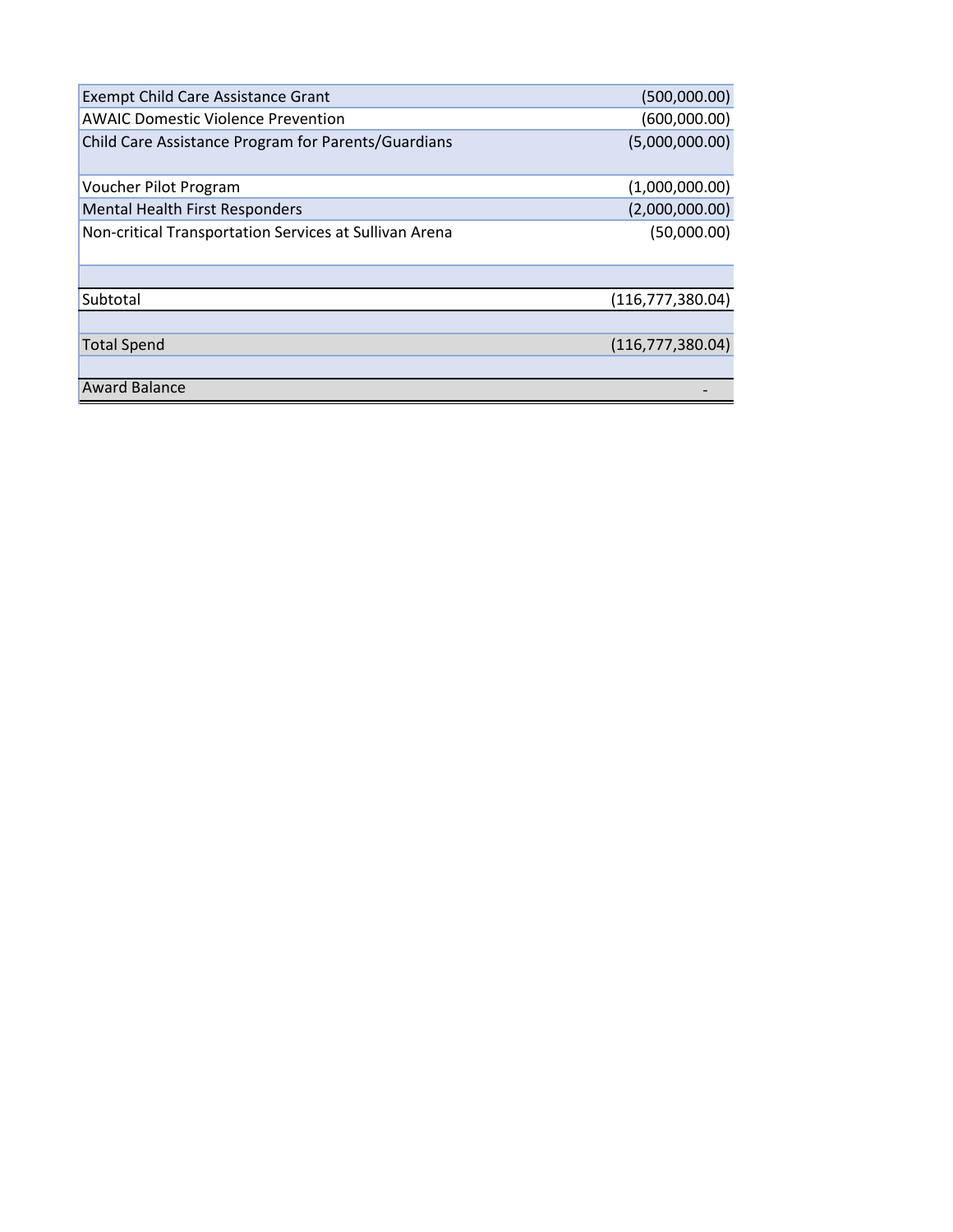| <b>Second Payment</b> | <b>Third Payment</b> | <b>Total Amount</b> |
|-----------------------|----------------------|---------------------|
| Payment 2             | Payment 3            | TotalAmount         |
| Amount                | Amount               |                     |
| 19,968,093.00         | 19,968,093.00        | 156,713,566.04      |
|                       |                      |                     |
|                       |                      | (1,000,000.00)      |
|                       |                      | (1,000,000.00)      |
|                       |                      | (5,000,000.00)      |
|                       |                      | (2,000,000.00)      |
|                       |                      | (10,000,000.00)     |
|                       |                      | (3,000,000.00)      |
|                       |                      | (1,500,000.00)      |
|                       |                      | (50,000.00)         |
|                       |                      | (175,000.00)        |
|                       |                      |                     |
| (2,000,000.00)        |                      | (7,000,000.00)      |
|                       |                      | (12,500,000.00)     |
|                       |                      |                     |
| (6,000,000.00)        | (6,000,000.00)       | (12,000,000.00)     |
|                       |                      | (2,300,000.00)      |
|                       |                      | (260,000.00)        |
|                       |                      | (650,000.00)        |
|                       |                      | (21,000,000.00)     |
|                       |                      | (1,000,000.00)      |
|                       |                      | (250,000.00)        |
|                       |                      | (2,500,000.00)      |
| (1,000,000.00)        |                      | (5,500,000.00)      |
|                       |                      | (1,500,000.00)      |
|                       |                      | (1,000,000.00)      |
|                       |                      | (300,000.00)        |
| (1,300,000.00)        |                      | (2,600,000.00)      |
|                       |                      | (3,000,000.00)      |
|                       |                      | (220,000.00)        |
| (1,500,000.00)        |                      | (3,500,000.00)      |
|                       |                      | (2,000,000.00)      |
|                       |                      | (3,000,000.00)      |
| (5,000,000.00)        |                      | (20,000,000.00)     |
| (3, 168, 093.00)      | (11,968,093.00)      | (19, 758, 566.04)   |